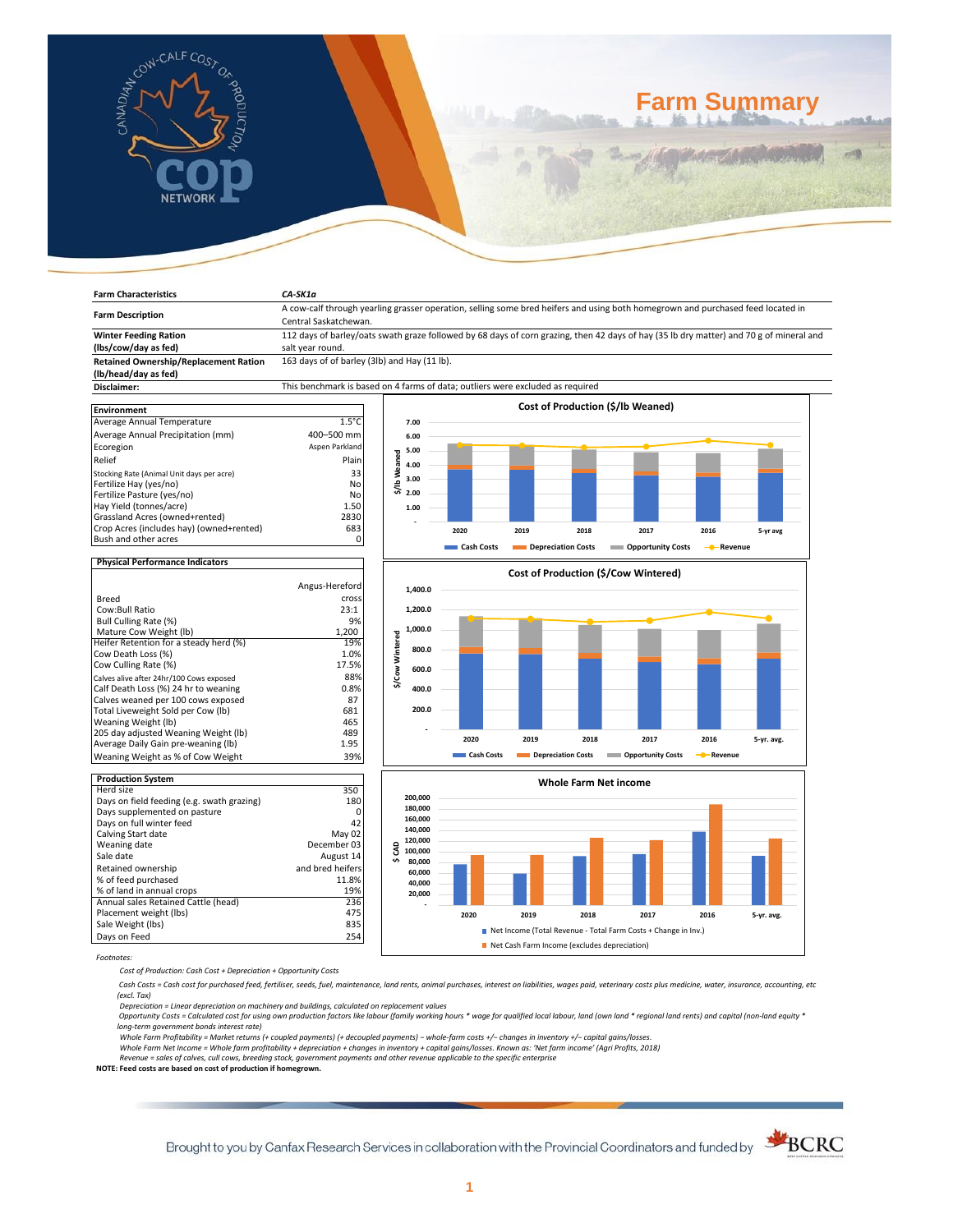# **Whole Farm Overview Page**

| Overview                                                                                                                                                        |                  |                                           |                          |                  |                  |                  |
|-----------------------------------------------------------------------------------------------------------------------------------------------------------------|------------------|-------------------------------------------|--------------------------|------------------|------------------|------------------|
| <b>Operation Maturity</b><br>Medium                                                                                                                             |                  |                                           |                          |                  |                  |                  |
| <b>Herd Size</b><br>350                                                                                                                                         |                  | Beef Animals Sold from Retained Ownership |                          |                  |                  |                  |
| Paid Labour (hours)                                                                                                                                             |                  |                                           |                          |                  |                  |                  |
| Unpaid Labour (hours)<br>5,135<br>23.67<br>Average wages - paid and unpaid (\$/hr)                                                                              |                  |                                           |                          |                  |                  |                  |
| Revenue                                                                                                                                                         | 2020             | 2019                                      | 2018                     | 2017             | 2016             | 5-yr. avg.       |
| <b>Market Revenue</b><br>5-yr avg                                                                                                                               | 606,852          | 604.438                                   | 608,510                  | 597,998          | 622,786          | 608,117          |
| 64%<br>Cow-Calf                                                                                                                                                 | 389.772          | 387,629                                   | 377,903                  | 382,390          | 412,300          | 389,999          |
| Cash Crops<br>0%                                                                                                                                                |                  |                                           |                          |                  |                  |                  |
| <b>Retained Ownership</b><br>36%<br>0%                                                                                                                          | 217,080          | 216,809                                   | 230,608                  | 215,608          | 210,487          | 218,118          |
| <b>Government Payments</b><br><b>Other Farm Revenue +</b><br>0%                                                                                                 | 1,050            | 1,050                                     | 1,058                    | 1,056            | 1,066            | 1,056            |
| <b>Total Revenue</b><br>100%                                                                                                                                    | 607,902          | 605,488                                   | 609,569                  | 599,054          | 623,852          | 609,173          |
| Change in Inventory                                                                                                                                             | 17,785           | (856)                                     | (2, 148)                 | 4,853            | (20, 589)        | (191)            |
| <b>Expenses</b>                                                                                                                                                 | 2020             | 2019                                      | 2018                     | 2017             | 2016             | 5-yr. avg.       |
| <b>Depreciation</b>                                                                                                                                             | 35,261           | 34,142                                    | 32,282                   | 31,302           | 30,675           | 32,732           |
| Machinery                                                                                                                                                       | 31,801           | 30,741                                    | 28,966                   | 28,053           | 27,479           | 29,408           |
| <b>Buildings</b>                                                                                                                                                | 3,460            | 3,401                                     | 3,317                    | 3,250            | 3,196            | 3,324            |
|                                                                                                                                                                 |                  |                                           |                          |                  |                  |                  |
| <b>Overhead costs</b>                                                                                                                                           | 110,139          | 113,229                                   | 111,398                  | 103,907          | 101,280          | 107,991          |
| Land improvement                                                                                                                                                | 12,011           | 12,059                                    | 11,879                   | 11,653           | 11,371           | 11,795           |
| <b>Machinery Maintenance</b>                                                                                                                                    | 5,500            | 5,474                                     | 5,385                    | 5,353            | 5,260            | 5,394            |
| <b>Buildings Maintenance</b>                                                                                                                                    | 19,000           | 19,243                                    | 18,979                   | 18,374           | 17,806           | 18,681           |
| Contract labour                                                                                                                                                 | 10,150           | 9,847                                     | 9,417                    | 9,016            | 8,849            | 9,456            |
| Diesel, Gasoline, Natural Gas                                                                                                                                   | 9,450            | 13,461                                    | 14,438                   | 11,811           | 10,345           | 11,901           |
| Electricity                                                                                                                                                     | 6,627            | 6,484                                     | 5,943                    | 3,690            | 4,366            | 5,422            |
| Water                                                                                                                                                           | ä,               |                                           |                          |                  |                  |                  |
| Farm insurance                                                                                                                                                  | 7,800            | 7,567                                     | 7,237                    | 6,929            | 6,800            | 7,267            |
| Disability and accident insurance                                                                                                                               | 3,565            | 3,459                                     | 3,308                    | 3,167            | 3,108            | 3,321            |
| Farm taxes and duties                                                                                                                                           | 4,224            | 4,098                                     | 3,919                    | 3,752            | 3,683            | 3,935            |
| Advisor costs                                                                                                                                                   | 400              | 388                                       | 371                      | 355              | 349              | 373              |
| Accountant & legal fees                                                                                                                                         | 1,471            | 1,427                                     | 1,365                    | 1,307            | 1,282            | 1,370            |
| Phone & utilities                                                                                                                                               | 4,326            | 4,294                                     | 4,212                    | 4,117            | 4,054            | 4,200            |
| Other overhead costs                                                                                                                                            | 25,616           | 25,429                                    | 24,943                   | 24,382           | 24,008           | 24,876           |
| Wages, rent and interest payments                                                                                                                               | 61,075           | 58,806                                    | 51,674                   | 48,697           | 39,219           | 51,894           |
| Paid Labour                                                                                                                                                     |                  |                                           |                          |                  |                  |                  |
| <b>Unpaid Labour</b>                                                                                                                                            | 79,299           | 78,048                                    | 75,742                   | 77,087           | 83,206           | 78,676           |
| Total land rents                                                                                                                                                | 44,783           | 44,103                                    | 43,368                   | 42,551           | 35,227           | 42,006           |
| Total Interest on debt                                                                                                                                          | 16,293           | 14,703                                    | 8,305                    | 6,146            | 3,992            | 9,888            |
| Cow-Calf                                                                                                                                                        | 72,257           | 68,075                                    | 63,474                   | 57,943           | 56,018           | 63,554           |
| Animal purchases                                                                                                                                                | 4,425            | 4,425                                     | 4,425                    | 4,425            | 4,425            | 4,425            |
| Purchased feed                                                                                                                                                  | 50,595           | 46,937                                    | 43,106                   | 39,105           | 37,787           | 43,506           |
| Other fixed and var. costs *                                                                                                                                    | 17,238           | 16,713                                    | 15,943                   | 14,414           | 13,807           | 15,623           |
| <b>Retained Ownership</b>                                                                                                                                       | 201,037          | 199,458                                   | 188,198                  | 198,886          | 171,138          | 191,743          |
| Animal purchases                                                                                                                                                | 176,876          | 175,778                                   | 166,334                  | 180,197          | 153,151          | 170,467          |
| Purchased feed                                                                                                                                                  | 19.054           | 18,618                                    | 16,982                   | 14,059           | 13,456           | 16.434           |
| Other fixed and var. costs *                                                                                                                                    | 5,107            | 5,061                                     | 4,882                    | 4,631            | 4,531            | 4,842            |
|                                                                                                                                                                 |                  |                                           |                          |                  |                  |                  |
| Crop and forage<br>Seed                                                                                                                                         | 69,479<br>22,400 | 71,687<br>23,838                          | 68,607<br>22,144         | 67,670<br>22,034 | 67,386<br>21,057 | 68,966<br>22,295 |
| Fertilizer                                                                                                                                                      | 33.651           | 34,885                                    | 33,968                   | 33,576           | 34,473           | 34,111           |
| Herbicide                                                                                                                                                       | 4,235            | 4,045                                     | 3,965                    | 3,894            | 3,842            | 3,996            |
| Fungicide & Insecticide                                                                                                                                         | ٠                | ٠                                         | $\overline{\phantom{a}}$ | ٠                | $\sim$           | $\sim$           |
| Irrigation                                                                                                                                                      |                  |                                           |                          |                  |                  |                  |
| Contract labour<br>Fuel costs (crop & forage)                                                                                                                   | 9,193            | 8,918                                     | 8,529                    | 8,166            | 8,014            | 8,564            |
| Other crop and forage                                                                                                                                           |                  | ÷,                                        |                          |                  |                  |                  |
| <b>Total Farm Costs (excludes unpaid labour)</b>                                                                                                                | 549,248          | 545,397                                   | 515,634                  | 508,407          | 465,716          | 516,880          |
| Cash Costs (Total Farm Costs - Depreciation)                                                                                                                    | 513,987          | 511,255                                   | 483,352                  | 477,104          | 435,041          | 484,148          |
| Depreciation & Opportunity Costs (including unpaid labour)                                                                                                      | 114,560          | 112,190                                   | 108,024                  | 108,389          | 113,881          | 111,409          |
| Total Economic Costs (cash, depr, opportunity)                                                                                                                  | 628,547          | 623,446                                   | 591,375                  | 585,493          | 548,922          | 595,557          |
| <b>Profits</b>                                                                                                                                                  | 2020             | 2019                                      | 2018                     | 2017             | 2016             | 5-yr. avg.       |
| Net Income (Total Revenue - Total Farm Costs + Change in Inv.)                                                                                                  | 76,439           | 59,235                                    | 91,787                   | 95,501           | 137,548          | 92,102           |
| Net Cash Farm Income (excludes depreciation)                                                                                                                    | 93,915           | 94,233                                    | 126,209                  | 121,944          | 188,795          | 125,019          |
| + Other Farm Revenue includes: Other enterprises, capital gains and losses as well as calculated interest on savings based on the models previous year profits. |                  |                                           |                          |                  |                  |                  |

\*Other fixed and var. costs includes: veterinary, medicine, maintenance and spare parts, and other/miscellaneous



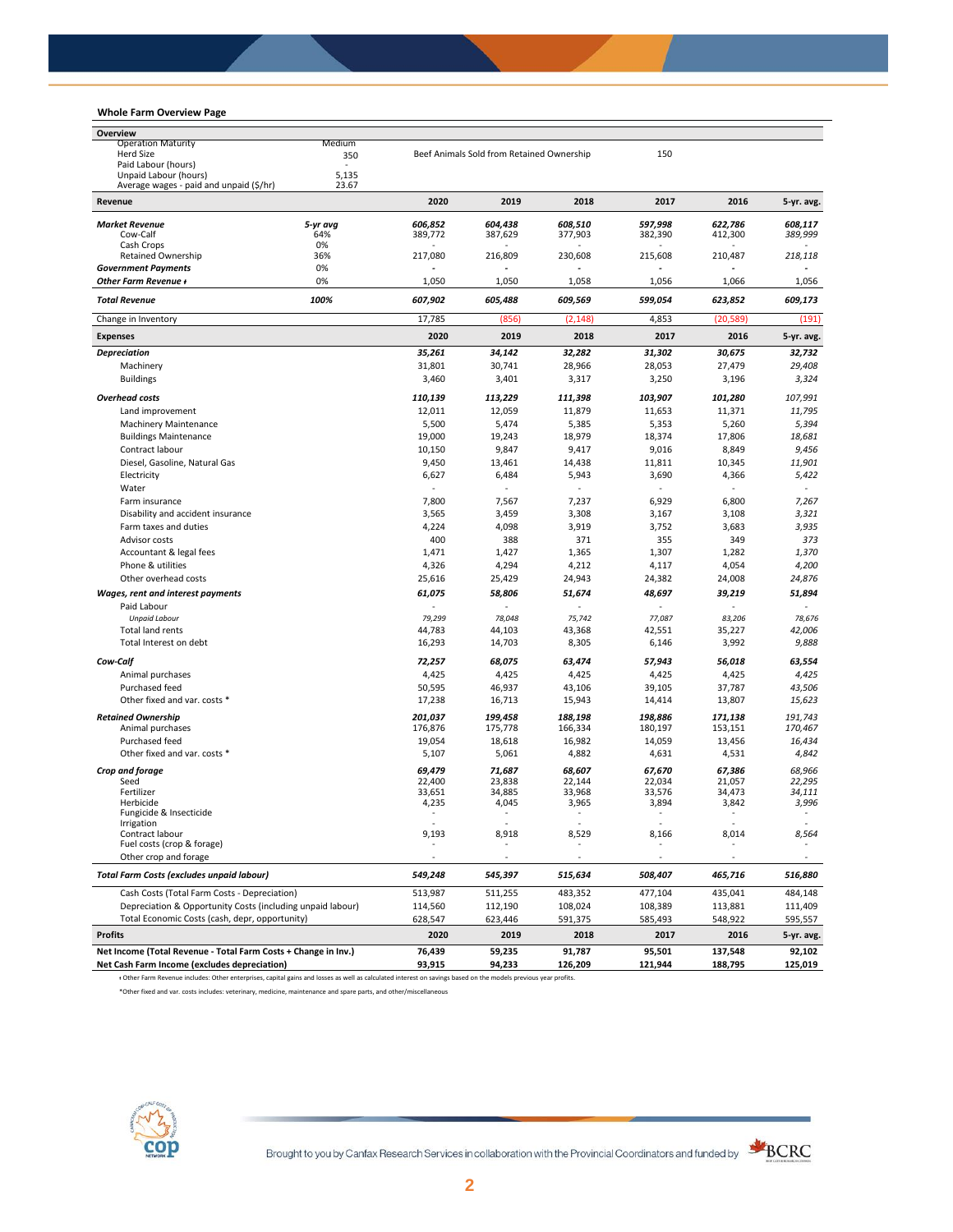| Cow-Calf Enterprise (\$/Cow Wintered)                    | 2020           | 2019    | 2018                     | 2017                     | 2016                     | 5 yr. avg.               |
|----------------------------------------------------------|----------------|---------|--------------------------|--------------------------|--------------------------|--------------------------|
| Cows Wintered *                                          | 350            | 350     | 350                      | 350                      | 350                      | 350                      |
| Average male and female calf price (\$/head)             | 1,046          | 1,040   | 987                      | 1,067                    | 910                      | 1,010                    |
| <b>REVENUE</b>                                           |                | ÷       | à.                       | ÷                        | ÷                        |                          |
| Cow Calf                                                 | 1,114          | 1,108   | 1,080                    | 1,093                    | 1,178                    | 1,114                    |
| Cull animals and slaughter receipts                      | 171            | 182     | 175                      | 193                      | 193                      | 183                      |
| Breeding livestock receipts                              | 372            | 361     | 362                      | 323                      | 488                      | 381                      |
| Calf Sales and transfer to retained ownership enterprise | 570            | 565     | 543                      | 577                      | 497                      | 550                      |
| Government payments                                      |                | ä,      |                          | ä,                       |                          | $\ddot{\phantom{1}}$     |
| Other returns                                            |                | ٠       | $\overline{\phantom{a}}$ | $\overline{\phantom{a}}$ | $\overline{\phantom{a}}$ | $\overline{\phantom{a}}$ |
| <b>Total Cow-Calf Revenue</b>                            | 1,114          | 1,108   | 1,080                    | 1,093                    | 1,178                    | 1,114                    |
| <b>VARIABLE COSTS</b>                                    |                |         |                          |                          |                          |                          |
| Animal purchases                                         | 12.6           | 12.6    | 12.6                     | 12.6                     | 12.6                     | 13                       |
| Feed (purchase feed, fertiliser, seed, pesticides)       | 346.1          | 342.9   | 323.7                    | 310.2                    | 305.6                    | 326                      |
| Machinery (maintenance, depreciation, contractor)        | 113.8          | 109.0   | 101.3                    | 99.3                     | 103.5                    | 105                      |
| Fuel, energy, lubricants, water                          | 33.4           | 40.0    | 39.4                     | 30.2                     | 31.2                     | 35                       |
| Vet & medicine                                           | 27.0           | 22.8    | 20.6                     | 19.5                     | 18.8                     | 22                       |
| Other inputs cow calf enterprise                         | 77.5           | 78.8    | 76.3                     | 73.6                     | 75.8                     | 76                       |
| Labour                                                   |                |         |                          |                          |                          |                          |
| Paid Labour                                              |                | ÷,      |                          |                          |                          |                          |
| Unpaid Labour                                            | 226.6          | 216.3   | 200.8                    | 195.6                    | 207.3                    | 209                      |
| <b>Total Variable Costs</b>                              | 837.0          | 822.4   | 774.7                    | 741.1                    | 754.6                    | 786                      |
| <b>CAPITAL COSTS</b>                                     | ä,             | ä,      | $\blacksquare$           | ä,                       | ÷                        | $\mathbf{r}$             |
| Insurance, taxes                                         | 32.5           | 31.2    | 29.2                     | 28.3                     | 29.2                     | 30                       |
| Buildings (maintenance, depreciation)                    | 41.8           | 41.5    | 39.6                     | 39.1                     | 41.0                     | 41                       |
| Land Cost                                                | ÷,             | ä,      |                          | ÷                        | ÷                        |                          |
| <b>Rented Land</b>                                       | 114.8          | 113.0   | 111.1                    | 109.0                    | 90.4                     | 108                      |
| Own Land                                                 | 44.1           | 43.8    | 43.4                     | 43.0                     | 35.0                     | 42                       |
| Capital Costs                                            | $\overline{a}$ | ٠       | $\overline{\phantom{a}}$ | ٠                        |                          |                          |
| Liabilities                                              | 30.3           | 26.9    | 14.8                     | 11.1                     | 7.8                      | 18                       |
| Own capital                                              | 35.8           | 38.4    | 37.1                     | 38.0                     | 39.4                     | 38                       |
| <b>Total Capital Costs</b>                               | 299.2          | 294.7   | 275.2                    | 268.6                    | 242.9                    | 276                      |
| <b>COSTS</b>                                             |                |         |                          |                          |                          |                          |
| Cash Costs                                               | 764.2          | 756.2   | 711.3                    | 676.4                    | 655.9                    | 713                      |
| <b>Depreciation Costs</b>                                | 65.6           | 62.5    | 57.4                     | 56.6                     | 59.9                     | 60                       |
| <b>Opportunity Costs</b>                                 | 306.4          | 298.5   | 281.3                    | 276.7                    | 281.7                    | 289                      |
| <b>Total Production Costs</b>                            | 1,136.2        | 1,117.2 | 1,050.0                  | 1,009.7                  | 997.5                    | 1,062                    |
| <b>Profits</b>                                           | 2020           | 2019    | 2018                     | 2017                     | 2016                     | 5-yr. avg.               |
| Short-term profit (cash costs)                           | 349.5          | 351.3   | 368.4                    | 416.1                    | 522.1                    | 401                      |
| Medium-term profit (cash + depreciation)                 | 283.8          | 288.8   | 311.0                    | 359.5                    | 462.2                    | 341                      |
| Long-term profit (cash + depreciation + opportunity)     | (22.6)         | (9.7)   | 29.8                     | 82.8                     | 180.5                    | 52                       |
| *Model Maintains a stable herd size                      |                |         |                          |                          |                          |                          |

Costs and revenue are reported for a calendar (e.g. January to December). It reflects revenue and expenses that a producer experiences over that period. Producers who want a cash flow analysis typically use a calendar or agricultural year. This method is often preferred by lenders when getting evaluated for a line of credit or a loan. The model maintains a stable herd, retention rates were adjusted to ensure that

C<mark>ash Costs</mark><br>Cash costs are the outlays over the course of the year, including machine repairs, paid labour, costs of feed production, and purchased feed. CDN COP Network bases cash costs on actual costs of production. Agr market value for some cash costs, including feed.

The cost of producing the feed on-farm and the purchased feed costs as used in that year to reflect the experience and situation of producers. Production inputs, land and any purchased feeds utilized that year are included model. Below are the included costs for feed production:

#### moder.outwhat was made used to receip would continuour.<br>**Feed:** Calculated as feed cost (purchase feed + fertilizer, seed and pesticides for own feed production) + machinery cost (machinery maintenance + depreciation + con rents paid + opportunity cost own land)

**Land:** separated into owned and rented land, includes both crop and pastureland. Land costs = Rents paid + calculated land rents for own land (opportunity cost).

By using the cost of land, the advantage that mature operations have is clearly shown as their cost structure is lower when l and has been fully paid off.

#### **Allocation**

Generic allocation uses percent revenues from each commodity to cover overheads and utilizes accounting data for the overhead costs. This takes the approach that overheads and fixed costs will be covered by something grown commodities grown. It should be recognized that as commodity prices fluctuate and revenues to each enterprise fluctuate, the shifting shares will change the cost structure for each enterprise from year to year.

## **Depreciation**

Depreciation on buildings and machinery is a non-cash cost that reveals the ability of the farm to continue operating if an asset needs replacement. Differences in depreciation costs between AgriProfit\$ and the CDN COP Network primarily comes from the use of specific (AgriP rofit\$) versus generic (CDN COP Network) allocation. Where generic allocation results in machine

#### **Opportunity Costs**

Provincing COSS are the non-cash costs that reveal the opportunity of using different resources. These costs can include Unpaid labour, renting out land, the opportunity of selling or buying feed production, and return to capital.

required.<br>Land: The Opportunity costs of land are the rents for new contracts if the farm rents out owned land. It reflects the future cost of renting land. If the producers' profits of utilizing the land outweigh the prof utilizing owned land for production should be preferred and vice-versa.<br>**Labour:** The opportunity costs of labour are the calculated wage for family labour, either off-farm salary or farm manager salary. It is important to

same type of labour.

**Capita**l: The opportunity cost of capital is the interest rate for long-term government bonds multiplied by the equity without land (values of machines, buildings, livestock, circulating capital, less total loans). If the

#### **Unit Reported**

Often cow-calf COP is expressed as dollars per cow wintered (\$/cow wintered) which adjusts the calf price per head for the number of calves sold per 100 cows. When evaluating overall cost structure to identify areas for<br>im

however..export of the structure with the structure of the break-even cost. allowing them to compare with posted market prices for their calves' average weight category. This break-even price will depend on the percentage weaned that year from the cow herd. The higher percent weaned, the lower per pound the break -even price will be.



Brought to you by Canfax Research Services in collaboration with the Provincial Coordinators and funded by

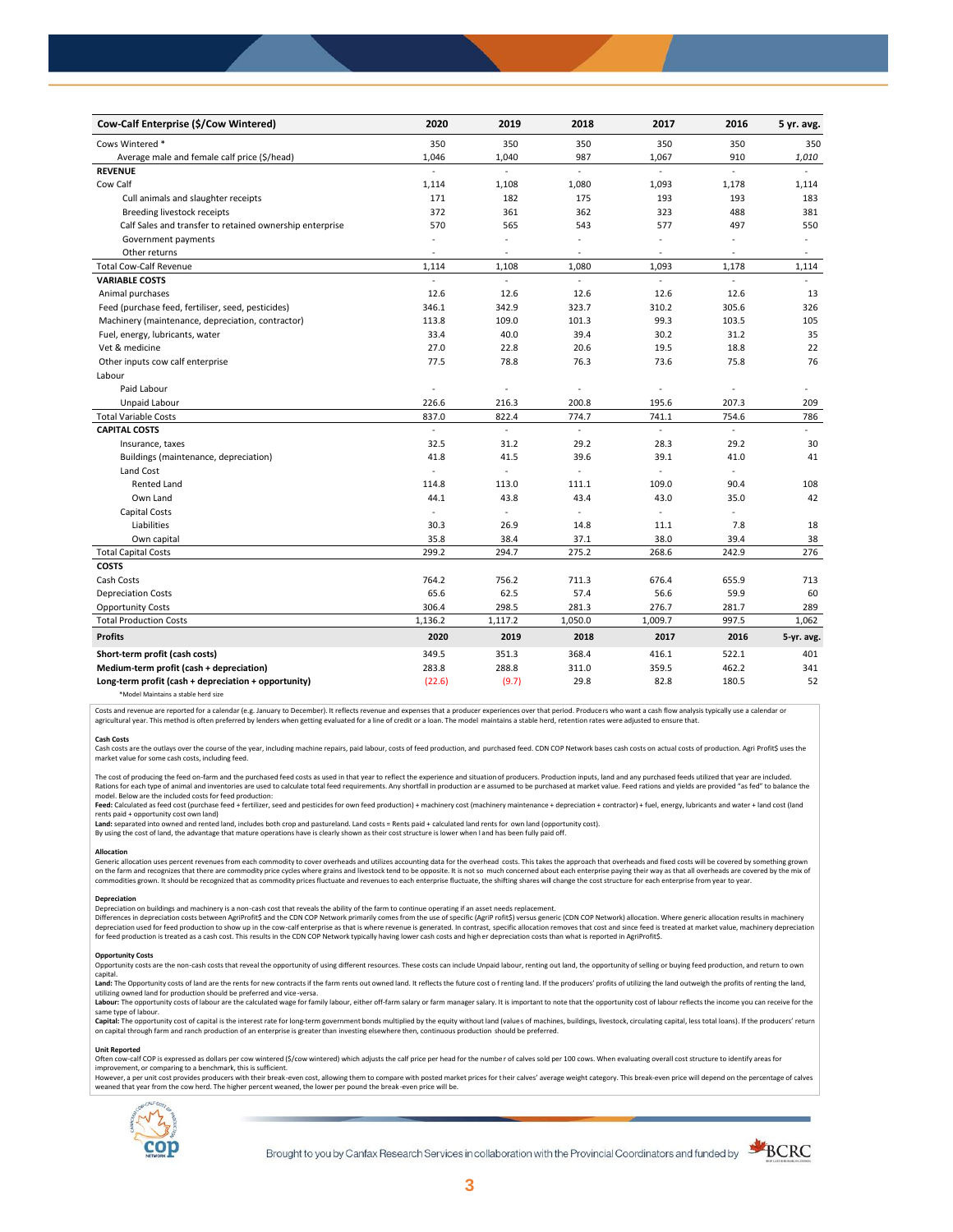| Cow-Calf Enterprise (\$/lb Weaned)                       | 2020           | 2019   | 2018           | 2017          | 2016   | 5 yr. avg. |
|----------------------------------------------------------|----------------|--------|----------------|---------------|--------|------------|
| <b>Pounds Weaned</b>                                     | 72,046         | 72,046 | 72,046         | 72,046        | 72,046 | 72,046     |
| Average male and female weaning weight (lbs)             | 465            | 465    | 465            | 465           | 465    |            |
| Average male and female calf price at weaning (\$/lb)    | 2.25           | 2.24   | 2.12           | 2.29          | 1.96   | 2.17       |
| <b>REVENUE</b>                                           | ä,             | L.     | $\overline{a}$ | $\mathcal{L}$ | ÷,     |            |
| Cow Calf Operation                                       | 5.41           | 5.38   | 5.25           | 5.31          | 5.72   | 5.41       |
| Cull animals and slaughter receipts                      | 0.83           | 0.88   | 0.85           | 0.94          | 0.94   | 0.89       |
| Breeding livestock receipts                              | 1.81           | 1.76   | 1.76           | 1.57          | 2.37   | 1.85       |
| Calf Sales and transfer to retained ownership enterprise | 2.77           | 2.74   | 2.64           | 2.80          | 2.41   | 2.67       |
| Government payments                                      |                | ÷,     |                | ä,            |        | $\sim$     |
| Other returns                                            | $\sim$         | ٠      | ٠              | $\sim$        | $\sim$ | $\sim$     |
| <b>Total Cow-Calf Revenue</b>                            | 5.41           | 5.38   | 5.25           | 5.31          | 5.72   | 5.41       |
| <b>VARIABLE COSTS</b>                                    | $\overline{a}$ | L.     |                | L.            | ÷,     |            |
| Animal purchases                                         | 0.06           | 0.06   | 0.06           | 0.06          | 0.06   | 0.06       |
| Feed (purchase feed, fertiliser, seed, pesticides)       | 1.68           | 1.67   | 1.57           | 1.51          | 1.48   | 1.58       |
| Machinery (maintenance, depreciation, contractor)        | 0.55           | 0.53   | 0.49           | 0.48          | 0.50   | 0.51       |
| Fuel, energy, lubricants, water                          | 0.16           | 0.19   | 0.19           | 0.15          | 0.15   | 0.17       |
| Vet & medicine                                           | 0.13           | 0.11   | 0.10           | 0.09          | 0.09   | 0.11       |
| Other inputs cow calf enterprise                         | 0.38           | 0.38   | 0.37           | 0.36          | 0.37   | 0.37       |
| Labour                                                   |                |        |                |               |        |            |
| Paid Labour                                              | ÷.             | ä,     |                | ä,            | ÷,     |            |
| Unpaid Labour                                            | 1.10           | 1.05   | 0.98           | 0.95          | 1.01   | 1.02       |
| <b>Total Variable Costs</b>                              | 4.1            | 4.0    | 3.8            | 3.6           | 3.7    | 3.8        |
| <b>CAPITAL COSTS</b>                                     | $\mathcal{L}$  | ä,     | ÷.             | L.            | ÷.     | ÷.         |
| Insurance, taxes                                         | 0.16           | 0.15   | 0.14           | 0.14          | 0.14   | 0.15       |
| Buildings (maintenance, depreciation)                    | 0.20           | 0.20   | 0.19           | 0.19          | 0.20   | 0.20       |
| Land Cost                                                |                |        |                |               |        |            |
| <b>Rented Land</b>                                       | 0.56           | 0.55   | 0.54           | 0.53          | 0.44   | 0.52       |
| Owned Land                                               | 0.21           | 0.21   | 0.21           | 0.21          | 0.17   | 0.20       |
| Capital Costs                                            |                |        |                |               |        |            |
| Liabilities                                              | 0.15           | 0.13   | 0.07           | 0.05          | 0.04   | 0.09       |
| Own capital                                              | 0.17           | 0.19   | 0.18           | 0.18          | 0.19   | 0.18       |
| <b>Total Capital Costs</b>                               | 1.5            | 1.4    | 1.3            | 1.3           | 1.2    | 1.3        |
| <b>COSTS</b>                                             |                |        |                |               |        |            |
| Cash Costs                                               | 3.71           | 3.67   | 3.46           | 3.29          | 3.19   | 3.46       |
| <b>Depreciation Costs</b>                                | 0.32           | 0.30   | 0.28           | 0.28          | 0.29   | 0.29       |
| <b>Opportunity Costs</b>                                 | 1.49           | 1.45   | 1.37           | 1.34          | 1.37   | 1.40       |
| <b>Total Production Costs</b>                            | 5.52           | 5.43   | 5.10           | 4.91          | 4.85   | 5.16       |
| <b>Profits</b>                                           | 2020           | 2019   | 2018           | 2017          | 2016   | 5-yr. avg. |
| Short-term profit (cash costs)                           | 1.70           | 1.71   | 1.79           | 2.02          | 2.54   | 1.95       |
| Medium-term profit (cash + depreciation)                 | 1.38           | 1.40   | 1.51           | 1.75          | 2.25   | 1.66       |
| Long-term profit (cash + depreciation + opportunity)     | (0.11)         | (0.05) | 0.14           | 0.40          | 0.88   | 0.25       |

Costs and revenue are reported for a calendar (e.g. January to December). It reflects revenue and expenses that a producer experiences over that period. Producers who want a cash flow analysis typically use a calendar or<br>a

cash costs are the outlays over the course of the year, including machine repairs, paid labour, costs of feed production, and purchased feed. CDN COP Network bases cash costs on actual costs of production. Agri Profit\$ use market value for some cash costs, including feed.

The cost of producing the feed on-farm and the purchased feed costs as used in that year to reflect the experience and situation of producers. Production inputs, land and any purchased feeds utilized that year are included model. Below are the included costs for feed production:

Feed: Calculated as feed cost (purchase feed + fertilizer, seed and pesticides for own feed production) + machinery cost (machinery maintenance + depreciation + contractor) + fuel, energy, lubricants and water + land cost

Land: separated into owned and rented land, includes both crop and pastureland. Land costs = Rents paid + calculated land rents for own land (opportunity cost).

By using the cost of land, the advantage that mature operations have is clearly shown as their cost structure is lower when l and has been fully paid off. **Allocation**

Generic allocation uses percent revenues from each commodity to cover overheads and utilizes accounting data for the overhead costs. This takes the approach that overheads and fixed costs will be covered by something grown on the farm and recognizes that there are commodity price cycles where grains and livestock tend to be opposite. It is not so much concerned about each enterprise paying their way as that all overheads are covered by the m **Depreciation**

Depreciation on buildings and machinery is a non-cash cost that reveals the ability of the farm to continue operating if an asset needs replacement.

Differences in depreciation costs between AgriProfit\$ and the CDN COP Network primarily comes from the use of specific (AgriP rofit\$) versus generic (CDN COP Network) allocation. Where generic allocation results in machine

### **Opportunity Costs**

Opportunity costs are the non-cash costs that reveal the opportunity of using different resources. These costs can include Unpaid labour, renting out land, the opportunity of selling or buying feed production, and return t Land: The Opportunity costs of land are the rents for new contracts if the farm rents out owned land. It reflects the future cost of renting land. If the producers' profits of utilizing the land outweigh the profits of ren

utilizing owned land for production should be preferred and vice-versa.<br>**Labour:** The opportunity costs of labour are the calculated wage for family labour, either off-farm salary or farm manager salary. It is important to same type of labour.

Capital: The opportunity cost of capital is the interest rate for long-term government bonds multiplied by the equity without land (values of machines, buildings, livestock, circulating capital, less total loans). If the p on capital through farm and ranch production of an enterprise is greater than investing elsewhere then, continuous production should be preferred. **Unit Reported**

Often cow-calf COP is expressed as dollars per cow wintered (\$/cow wintered) which adjusts the calf price per head for the numbe r of calves sold per 100 cows. When evaluating overall cost structure to identify areas for

improvement, or comparing to a benchmark, this is sufficient.<br>However, a per unit cost provides producers with their break-even cost, allowing them to compare with posted market prices for their calves' average weight cate weaned that year from the cow herd. The higher percent weaned, the lower per pound the break -even price will be.



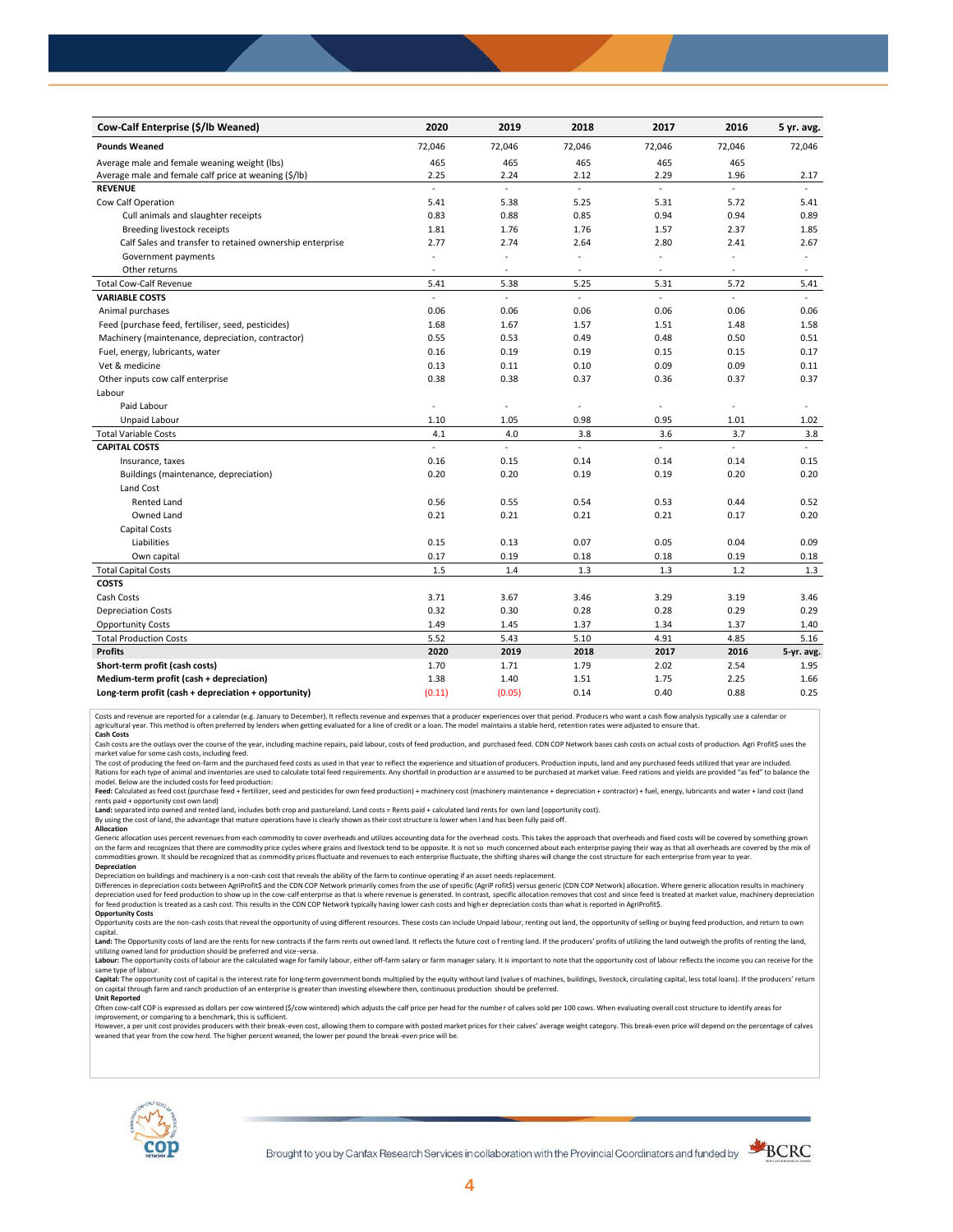| <b>RETAINED OWNERSHIP</b>                                 |                    | 2020          | 2019          | 2018          | 2017          | 2016         | 5-yr. avg.    |
|-----------------------------------------------------------|--------------------|---------------|---------------|---------------|---------------|--------------|---------------|
| No. of beef cattle sold per year                          |                    | 150           | 150           | 150           | 150           | 150          | 150           |
| Note: breeding stock sales are in the cow-calf enterprise |                    |               |               |               |               |              |               |
| Placement weight (lbs)                                    | 475                |               |               |               |               |              |               |
| Sale Weight (lbs)                                         | 835                |               |               |               |               |              |               |
| Days on Feed                                              | 254                |               |               |               |               |              |               |
| Average Daily Gain (Ibs/day)                              | 1.42               |               |               |               |               |              |               |
| REVENUE (\$/head Sold)                                    |                    | 2020          | 2019          | 2018          | 2017          | 2016         | 5-yr. avg.    |
| Market Returns from Retained Ownership                    |                    | 1,539.57      | 1,537.65      | 1,635.51      | 1,529.14      | 1,492.81     | 1,546.94      |
| Other Returns (Government payments, by-products)          |                    |               |               |               |               |              |               |
| <b>Total Revenue</b>                                      |                    | 1,539.57      | 1,537.65      | 1,635.51      | 1,529.14      | 1,492.81     | 1,546.94      |
| Costs (\$/head Sold)                                      |                    | 2020          | 2019          | 2018          | 2017          | 2016         | 5-yr. avg.    |
| <b>VARIABLE COSTS</b>                                     |                    |               |               |               |               |              |               |
| Animal purchases                                          |                    | 1,254.44      | 1,246.65      | 1,179.68      | 1,277.99      | 1,086.17     | 1,208.99      |
| Feed (purchase feed, fertiliser, seed, pesticides)        |                    | 147.51        | 144.54        | 132.89        | 111.81        | 106.68       | 128.69        |
| Machinery (maintenance, depreciation, contractor)         |                    | 118.80        | 118.72        | 118.81        | 111.75        | 94.47        | 112.51        |
| Fuel, energy, lubricants, water                           |                    | 39.56         | 50.52         | 54.37         | 40.13         | 32.84        | 43.48         |
| Vet & medicine                                            |                    | 10.80         | 10.43         | 9.98          | 9.55          | 9.38         | 10.03         |
| Other inputs                                              |                    | 92.91         | 94.92         | 97.07         | 91.83         | 79.68        | 91.28         |
| Labour                                                    |                    |               |               |               |               |              |               |
| Paid Labour                                               |                    |               |               |               |               |              |               |
| Unpaid Labour                                             |                    | 299.56        | 299.18        | 301.31        | 279.99        | 236.95       | 283.40        |
| <b>Total Variable Costs</b>                               |                    | 1,963.57      | 1,964.96      | 1,894.10      | 1,923.06      | 1,646.17     | 1,878.37      |
| <b>CAPITAL COSTS</b>                                      |                    |               |               |               |               |              |               |
| Insurance, taxes                                          |                    | 41.84         | 41.35         | 40.98         | 38.44         | 34.16        | 39.35         |
| Buildings (maintenance, depreciation)                     |                    | 55.26         | 57.36         | 59.48         | 55.99         | 46.89        | 54.99         |
| <b>Land Cost</b>                                          |                    |               |               |               |               |              |               |
| Rented Land                                               |                    | 32.64         | 32.21         | 31.80         | 31.13         | 25.51        | 30.66         |
| Owned Land                                                |                    | 12.54         | 12.47         | 12.41         | 12.27         | 9.88         | 11.91         |
| <b>Capital Costs</b>                                      |                    |               |               |               |               |              |               |
| Liabilities                                               |                    | 40.09         | 37.24         | 22.15         | 15.91         | 8.91         | 24.86         |
| Own capital                                               |                    | 46.32         | 52.10         | 54.71         | 53.54         | 44.33        | 50.20         |
| <b>Total Capital Costs</b>                                |                    | 228.69        | 232.73        | 221.53        | 207.27        | 169.69       | 211.98        |
| <b>TOTAL COSTS</b>                                        |                    |               |               |               |               |              |               |
| Cash Costs                                                |                    | 1,747.09      | 1,747.47      | 1,661.08      | 1,703.48      | 1,456.21     | 1,663.07      |
| <b>Depreciation Costs</b>                                 |                    | 86.76         | 86.48         | 86.11         | 81.04         | 68.48        | 81.78         |
| <b>Opportunity Costs</b>                                  |                    | 358.41        | 363.74        | 368.43        | 345.80        | 291.17       | 345.51        |
| Total Production Costs (excludes own capital)             |                    | 2,192.27      | 2,197.70      | 2,115.63      | 2,130.33      | 1,815.86     | 2,090.36      |
|                                                           |                    |               |               |               |               |              |               |
| <b>Profits</b>                                            |                    | 2020          | 2019          | 2018          | 2017          | 2016         | 5-yr. avg.    |
| Margin over operating costs                               |                    | 1.16          | 1.19          | 1.86          | 1.02          | 1.66         | 1.38          |
| Short-term profit (cash costs)                            |                    | (207.52)      | (209.82)      | (25.57)       | (174.35)      | 36.60        | (116.13)      |
| Medium-term profit (cash + depreciation)                  |                    | (294.28)      | (296.30)      | (111.68)      | (255.39)      | (31.88)      | (197.91)      |
| Long-term profit (cash + depreciation + opportunity)      |                    | (652.69)      | (660.04)      | (480.11)      | (601.19)      | (323.05)     | (543.42)      |
| Net Income (\$/head sold)                                 |                    | 2020          | 2019          | 2018          | 2017          | 2016         | 5-yr. avg.    |
| Net Income                                                |                    | (294.28)      | (302.37)      | (126.89)      | (220.96)      | (177.87)     | (224.47)      |
| Net Cash Farm Income                                      |                    | (207.52)      | (209.82)      | (25.57)       | (174.35)      | 36.60        | (116.13)      |
| Labour                                                    |                    |               |               |               |               |              |               |
| Paid Labour                                               | hours per year     |               |               |               |               |              |               |
| Unpaid Labour<br>Return to labour input                   | hours per year     | 1,785<br>(28) | 1,837<br>(28) | 1,935<br>(13) | 1,878<br>(24) | 1,619<br>(7) | 1,811<br>(20) |
| Average wages (paid and calculated)                       | \$/hour<br>\$/hour | 24            | 23            | 22            | 21            | 21           | 22            |
| Net Income (annual total)                                 |                    | 2020          | 2019          | 2018          | 2017          | 2016         | 5-yr. avg.    |
| Net Income                                                | \$ per year        | (41, 493)     | (42, 635)     | (17, 892)     | (31, 155)     | (25,079)     | (31,651)      |
|                                                           |                    |               |               |               |               |              |               |



NOTE: Feed costs are based on cost of production if homegrown.



Brought to you by Canfax Research Services in collaboration with the Provincial Coordinators and funded by